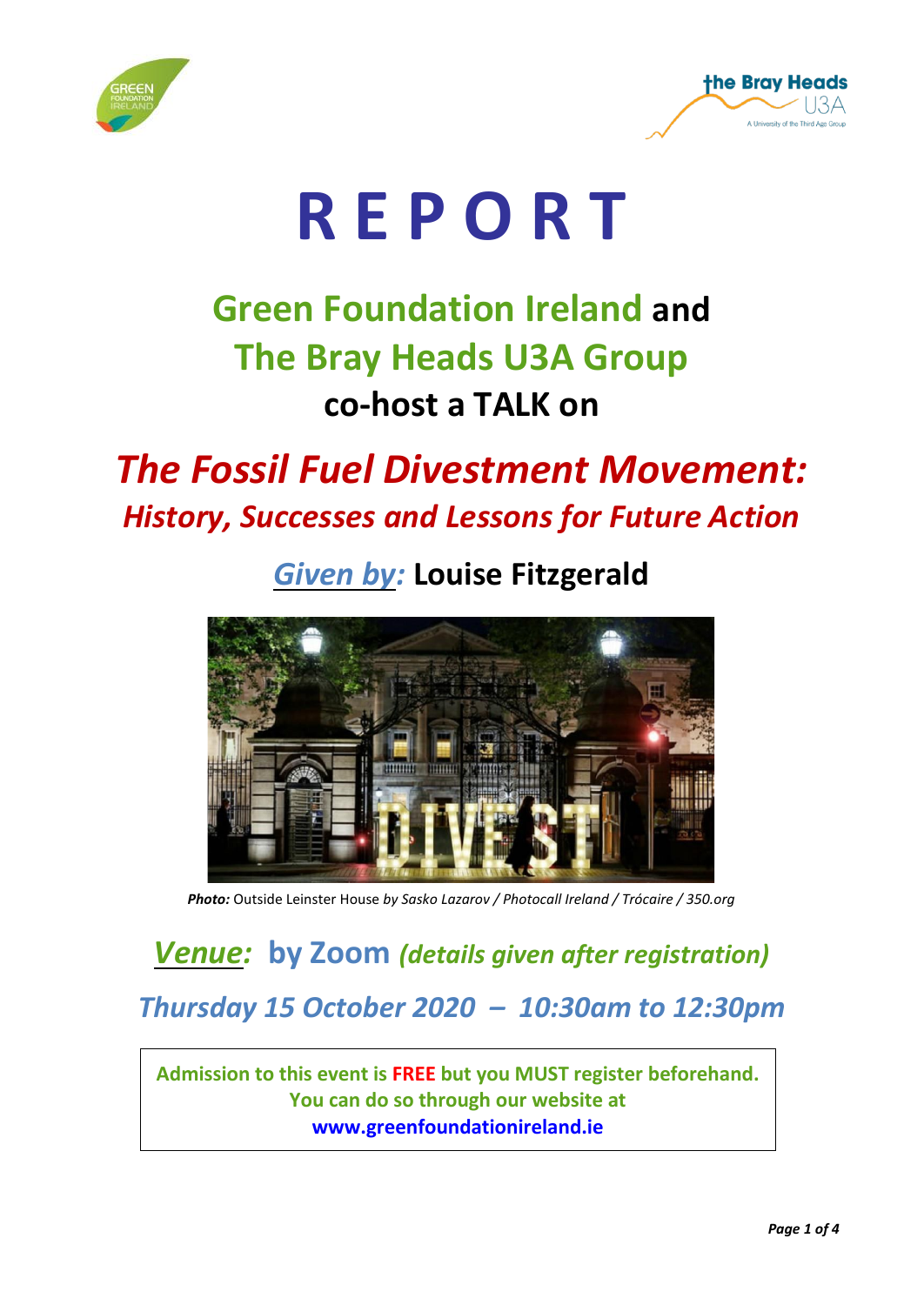# *The Fossil Fuel Divestment Movement: History, Successes and Lessons for Future Action*

**Louise Fitzgerald** is a researcher and environmental justice campaigner. She has spent the last 7 years involved in various climate and environmental movements, including the Fossil Fuel Divestment Movement, as well as groups highlighting the environmental and justice impacts of fossil fuels, particularly natural gas. Last year she launched Scientists for Future Ireland in support of the student climate strikers. She recently completed a PhD at the School of Politics and International Relations in University College Dublin focused on how to develop socially just sustainable transitions.

#### **THEME**

In this talk, Louise gives an overview of the fossil fuel divestment movement, one of the most successful global environmental campaigns in recent decades. She shares her own personal experiences of being involved in the movement as an active member of the Berlin divestment group. That campaign resulted in the Berlin parliament divesting its €750 million pension fund from fossil fuel companies and was one of the first big European divestment successes. Based on these experiences, Louise reflects on the broader successes of the movement, and what potential lessons we can draw from this in facilitating action on climate, ecological, and justice issues.

**Jane Grimson** of the Bray Heads U3A Group welcomed everyone to the online talk, saying they were absolutely delighted to be co-hosting an event with Green Foundation Ireland for the second time.

#### **THE KEY POINTS MADE BY LOUISE**

Louise started her talk with the reasons behind keeping fossil fuels in the ground. There are approximately 2,795 gigatons of carbon underground, stored in fossil fuels. This is 5 times the level of safe carbon (565 gigatons) which we can burn to keep our temperatures under 2º Celsius.

These fuels must not be extracted. Louise spoke about bringing her fossil free campaign to the public. *"If it is wrong to wreck the climate, then it is wrong to profit from that wreckage – we believe that religious institutions, governments and other organisations which serve the public should divest from fossil fuels".* Many public organisations took this to heart, with religious and faith-based organisations divesting, pension funds divesting, etc.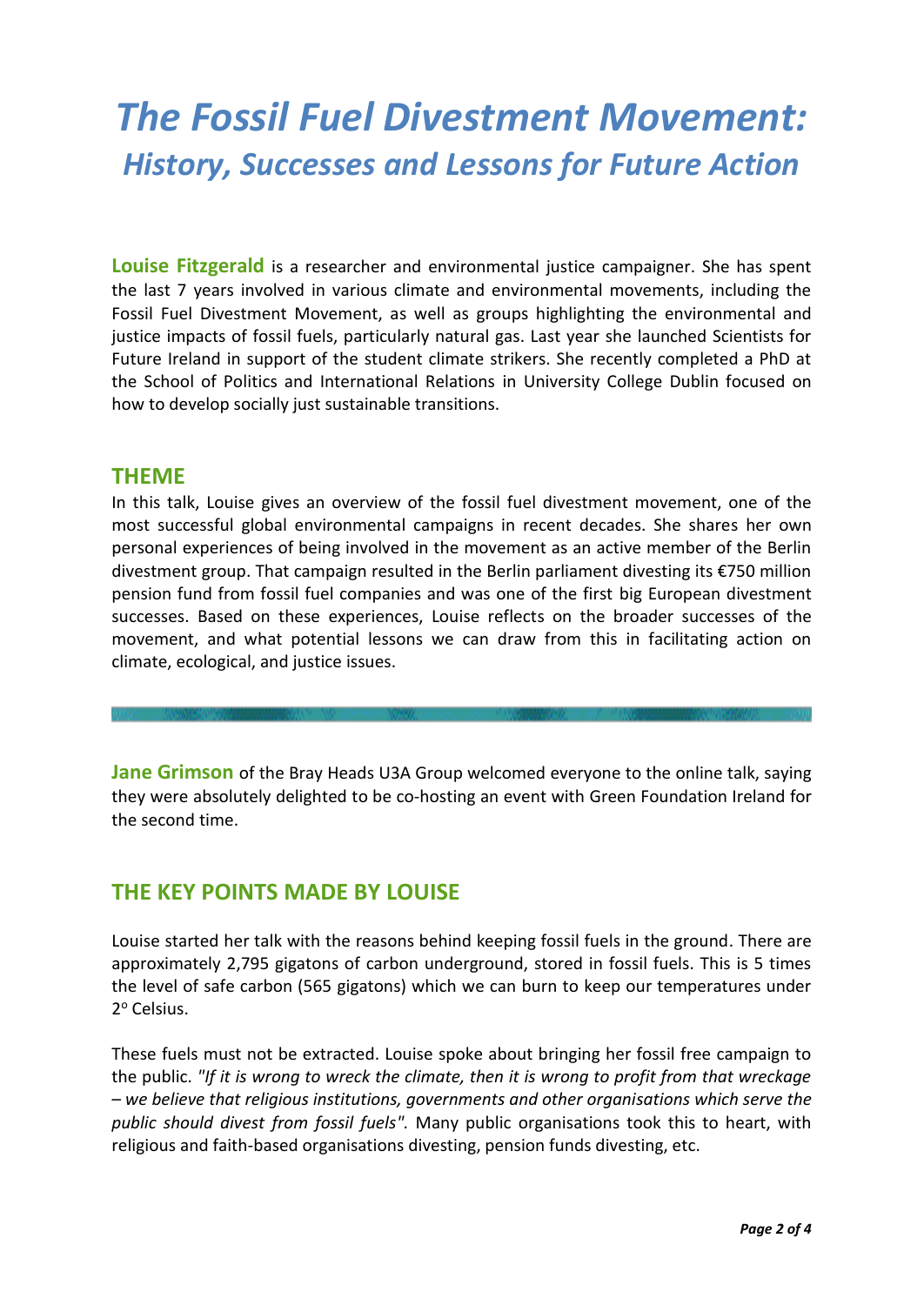Some organisations looked at their funds carefully. Health care workers looked at the heat stress and particulate matter emissions from fossil fuels and their effect on health, and asked to divest from this industry. Universities prepare students for a successful future, which would be undermined by global warming. They also decided to divest.

Louise presented the financial arguments for divesting in fossil fuel industries. Four-fifths of oil and gas reserves can never be used if we are to keep temperatures under  $2^{\circ}$  Celsius. Therefore they are stranded assets, and investors in these industries will find they are unable to gain financially from them.

Then Louise looked at campaigns, which usually have 3 waves:

- **Wave 1** is often focused on universities, with students protesting;
- **Wave 2** is when multilateral financial groups are divesting for example, faith groups, etc – until a tipping point is reached;
- **Wave 3** is when there are changes in market norms, and restrictive legislation for example, the fracking ban in Ireland.

Louise spoke about the Fossil Free Berlin Project which she was involved in. Berlin held €750 million in a public pension fund, of which €10 million was in fossil fuels. In February 2015, Louise and her group held some flash mob activities on Global Divestment Day. They concentrated on public visual activities and asked the Mayor of Berlin to meet them. When he refused, they ran an amazing campaign called "Where's the Mayor", where public figures (including the head of GLS the first sustainable bank in Germany, famous pop singers and politicians) asked the mayor to tea. They then took photos of the famous person sipping tea with an empty chair and a "Where's the Mayor?" sign.

Needless to say, such an amazing campaign went viral! In addition, they proved that the fossil fuel investments were losing money. Berlin is a city which has many poor areas and cannot afford to invest in an unprofitable fund.

18 months later, the Berlin regional government decided to divest and set up a new fund, which is clear of fossil fuels, child labour and nuclear.

Ireland was the first country to divest from fossil fuels. This was facilitated by a Private Members' Bill brought in by Thomas Pringle TD, with much support from Trócaire.

Louise emphasised the importance of bringing the public with us on campaigns, and she spoke about working to bring our intentions into being, rather than focussing solely on outcomes. She talked about the need to work with industry to bring a just transition and protect workers in carbon intensive industries.

Louise also spoke about infrastructure, and that if infrastructure (for example the Shannon LPG terminal) is built, you require 30-40 years of use to make it economically viable – so you are essentially locked into using fossil fuels for that period. She warned against the dangers of such infrastructure.